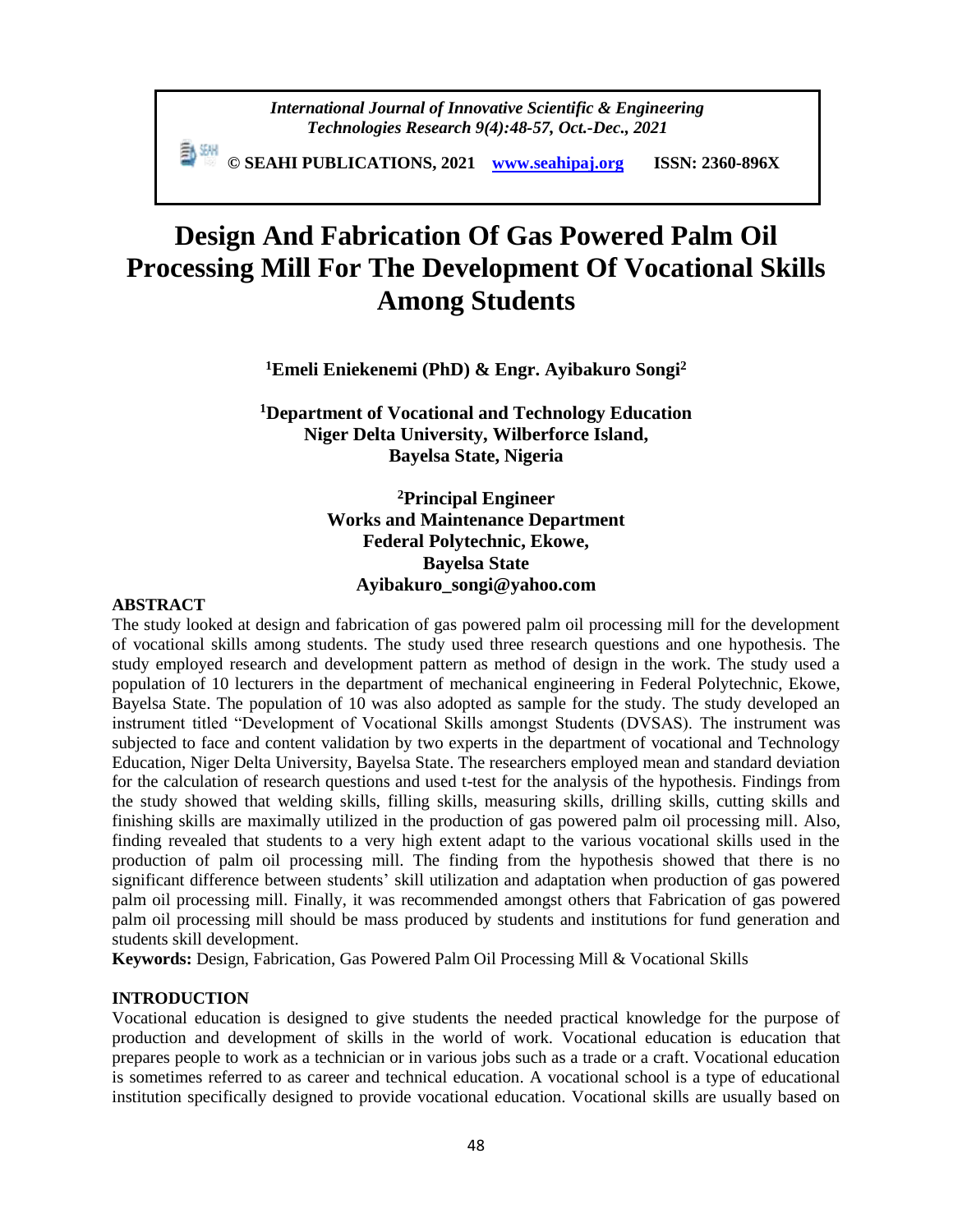manual or practical activities, traditionally non-academic, related to a specific trade, occupation or vocation. It is sometimes referred to as technical education as the trainee directly" develops expertise in a particular group of techniques.

Vocational education is the education that prepares people to work as a technician or in various jobs such as a trade or a craft. Vocational education is sometimes referred to as career and technical education. A vocational school is a type of educational institution specifically designed to provide vocational education. Vocational skills are usually based on manual or practical activities, traditionally nonacademic, related to a specific trade, occupation or vocation. It is sometimes referred to as technical education as the trainee directly" develops expertise in a particular group of techniques.

Vocational education, instruction intended to equip persons for industrial or commercial occupations. It may be obtained either formally in trade schools, technical secondary schools, or in on-the-job training programs or, more informally, by picking up the necessary skills on the job. At the post-secondary level vocational education is typically provided by an institute of technology, university, or by a local community college to benefit everyone includes exceptional persons for sustainable development ( Elemukan and Ugo, 2017).

Vocational and Entrepreneurial education is becoming a worldwide concept due to world growing under employment and poverty index. It is conceptualize as a process of impacting in exceptional person's attitudes, skills and knowledge of managing risk involved in reasonable venture that can enhance their capacity and self-dependence in the society in which they belong. (Iroegdu, and Unegbu, 2017).

The goals of educating persons with visual impairment include effective communication, social competence, employability and personal independence (FRN, 2019) Method of educating Persons with visual impairment depends on information gathered through sensory media other than vision. Basically, 3 ways through which persons with visual impairment can get information from the environment include verbal description, use of tactile stimuli and self-exploration about the world however this modalities cannot effective compensate visual stimuli but just to reduce the impact to learning caused by lack of vision. Therefore when teaching persons with visual impairment it must be emphasized that touch and hearing are very important senses. Iroegdu, and Dala, (2017)

Vocational Education is the birth rock of national development plans of numerous civilizations. This is because it helps to develop human resources, make them more productive and useful to the society and leads to massive economic expansion and advancement. Irrespective of this conspicuous contribution of vocational training to the development of any nation Nigeria unfortunately have not been able to tap from this aspect of human resources development. The neglect of vocational and marginal attention given to the sector by our government is undoubtedly one of the top reasons why there is massive unemployment in Nigeria (Inibehe, and Otobong, 2016).Through vocational skills a lot of equipments and materials can be produced. Vocational skills can be used for production of agricultural products such as palm kernel cracker, palm oil mill, containers and so on.

The fabrication of gas powered mill can be used for mass production of palm oil. The fabrication method requires a lot of skills such as welding, cutting, milling, assembly and finishing skills. These skills can be leant on the job especially on major projects.

There is the need to see how students through the construction of gas powered palm oil mill can be able to utilize and adopt various vocational skills during the production process.

# **Purpose of the Study**

The study looked at design and fabrication of gas powered palm oil processing mill for the development of vocational skills among students. Specifically the study sought to:

- 1. Determine the method of construction used in the production of gas powered palm oil processing mill.
- 2. Find out the level of utilization of vocational skills by students in the production of gas powered palm oil processing mill.
- 3. Determine the extent of adaptation of vocational skills by students in the production of gas powered palm oil processing mill.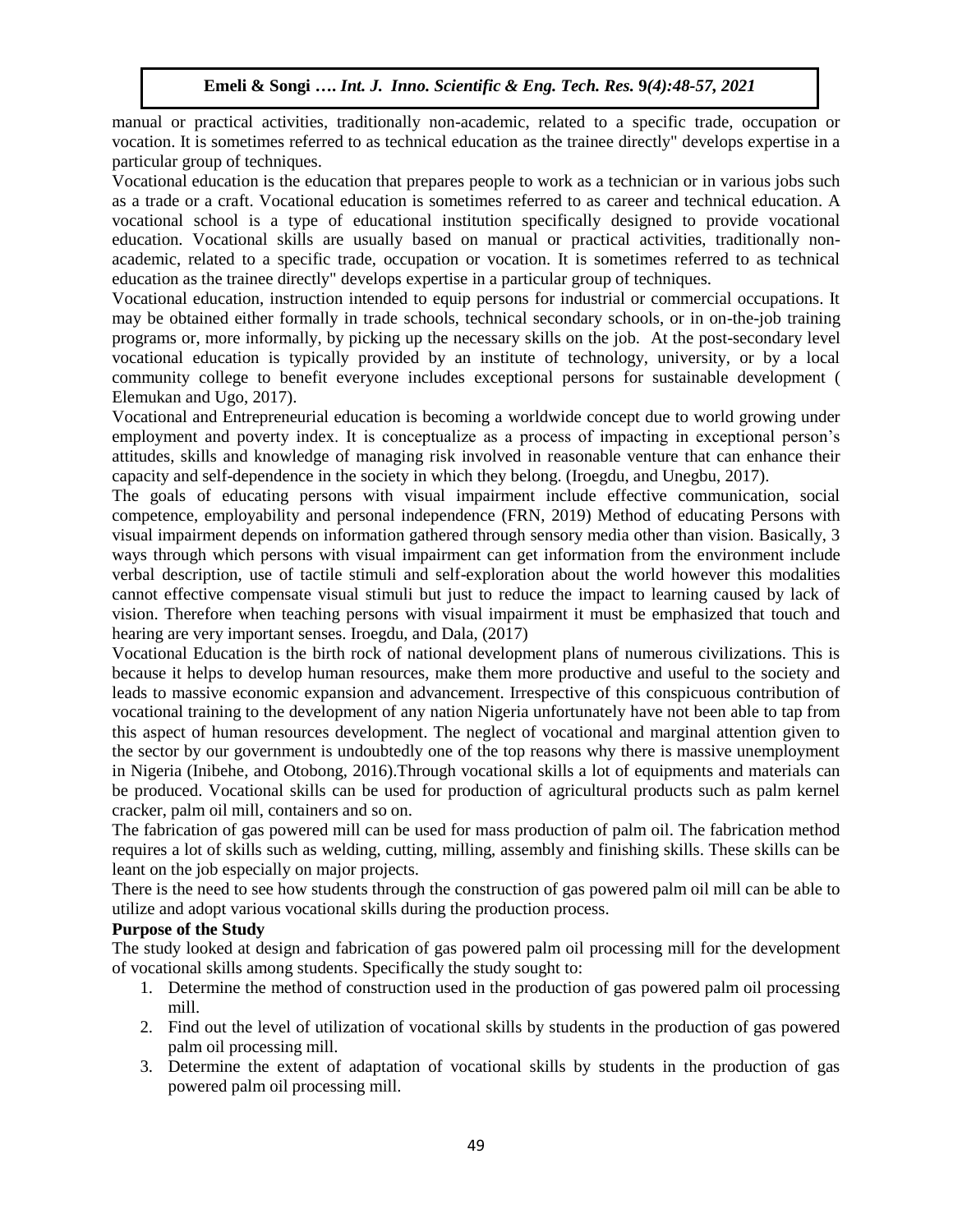## **Research Questions**

The following research questions were developed and served as a guide for the study.

- 1. What is the method of construction used in the production of gas powered palm oil processing mill?
- 2. What is the extent of utilization of vocational skills by students in the production of gas powered palm oil processing mill?
- 3. What is the extent of adaptation of vocational skills by students in the production of gas powered palm oil processing mill?

### **Hypothesis**

The null hypothesis was tested at 0.05 level of significance and was used as a guide for the study:

1. There is no significant difference between students' skill utilization and adaptation when production of gas powered palm oil processing mill.

### **Scope of the Study**

The study is limited to the production of gas powered palm oil processing mill and the various vocational skills used in the fabrication. The study is limited to mechanical engineering students in Federal Polytechnic, Ekowe, Bayelsa State.

### **METHODS**

The work adopted research and development design. The production consist of Frame Assembly, Burner Frame, Gas Burner, Gate Valve, processing unit, Gas cylinder, bearing, shaft, Bevel gear 1, Bevel gear 2, 1.5HP AC Motor, AISC-LI.5\*1.5\*1/4-12.876, AISC-LI.5\*1.5\*1/4-12.126, AISC-LI.5\*1.5\*1/4-65.306, AISC-LI.5\*1.5\*1/4-25.909, AISC-LI.5\*1.5\*1/4-64.556, AISC-LI.5\*1.5\*1/4-65.559, AISC-LI.5\*1.5\*1/4- 25.925, T-joint, Runs 02, Runs 03, Runs 04, Runs 05, Runs 06, Runs 07, Cover, Hooper, Hydraulic Frame, Extraction Unit, Hydraulic Cylinder, Piston, Press Plate, Manual Press System, Collection Unit, Metallic Stand, Metallic Foot, Opening, Grating, hydraulic handling and Extension.

The study used a population of 10 instructors and 23 mechanical engineering students in year two in Federal Polytechnic, Ekowe, Bayelsa State for the fabrication process. The entire population was used as sample for the study. The researchers developed an instrument titled "Students Skill Test in Fabrication"( SSTF). The instrument consists of six items with a four point rating scale. The items are Very High Extent (VHE), High Extent (HE), Low Extent (LE) and Very Low Extent (VLE). The response options were weighed as 4, 3, 2 and 1. The instrument was subjected to face validation by two lecturers in the department of Technical Education in Rivers State University. The experts comment on language content of the instruments. The instrument SSTF was validated by two experts in Mechanical Engineering Technology in Rivers State Polytechnic, Bori. The validated instrument was administered to four pilot group in the department of mechanical engineering in Uzoro Polytechnic, Delta State. After two weeks interval, the same set of instrument was given to the same students to fill. Their varied responses were calculated using Pearson Product Moment Correlation Coefficient to be 0.87. This was considered adequate for the study.

The research questions were analyzed using mean and standard deviation and while the hypothesis was analyzed using t-test at 0.05 level of significance.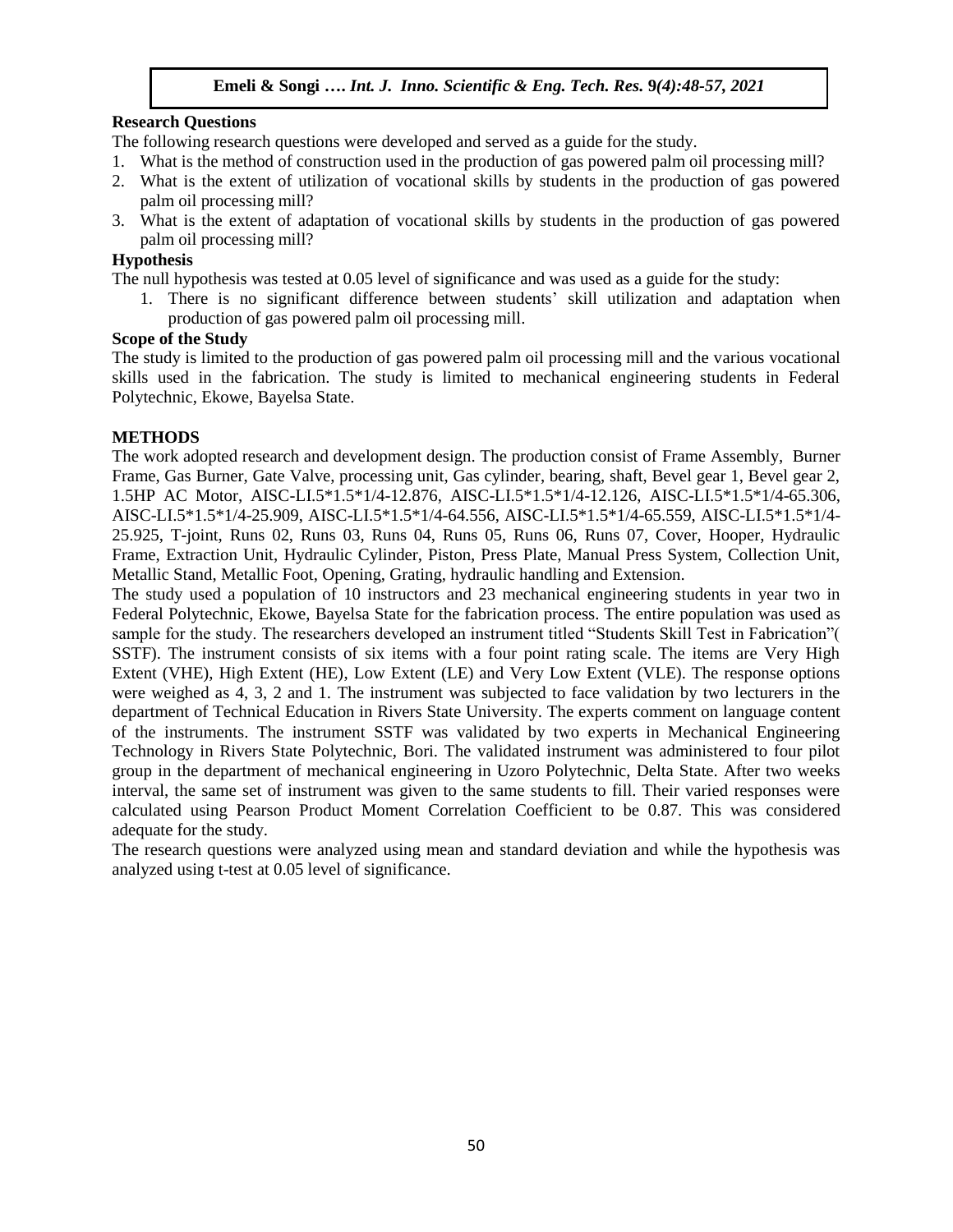# **RESULT ANALYSIS Research Question 1**

*What is the method of construction used in the production of gas powered palm oil processing mill?* **Method of Production of Gas Powered Palm Oil Processing Mill.**

**Table 1: Description of materials and students skill utilization**

| S/N            | <b>Components/Items</b> | <b>Description of</b><br><b>Materials</b>                                   | Method of<br><b>Production</b>                                                                                                         | <b>Nature of</b><br><b>Vocational</b><br>Skill<br><b>Developed</b> | <b>Students Activities</b>                                                                                         |
|----------------|-------------------------|-----------------------------------------------------------------------------|----------------------------------------------------------------------------------------------------------------------------------------|--------------------------------------------------------------------|--------------------------------------------------------------------------------------------------------------------|
| $\mathbf{1}$   | Frame Assembly          | Constructed from<br>mild steel plate 3mm<br>thick, 1000mm x<br>1000mm       | The parts were<br>welded together<br>according to<br>specification.<br>The diagrams<br>were used to<br>observe design<br>and assembly. | Welding skill,<br>cutting skill and<br>filling skill               | The students cut the<br>angle irons<br>according to<br>specification, welded<br>the metals and filled<br>the edges |
| $\overline{2}$ | <b>Burner Frame</b>     | Constructed from<br>mild steel plate 3mm<br>thick, 1000mm x<br>1000mm       | The frame<br>burner was<br>constructed,<br>welded and<br>joined together.                                                              | Welding skill,<br>cutting skill and<br>filling skill               | The students cut the<br>angle irons<br>according to<br>specification, welded<br>the metals and filled<br>the edges |
| 3              | Gas Burner              | Constructed from<br>4mm thick Alloy<br>steel, 600mm x<br>1000mm             | The gas burners<br>was fabricated<br>and drilled.                                                                                      | Welded skills<br>and filling<br>skills                             | Students carried out<br>Welding and filling<br>skills                                                              |
| $\overline{4}$ | Gate Valve              | Brass/steel, off shelf                                                      | The valve was<br>installed on the<br>equipment.                                                                                        | Installation                                                       | Students install the<br>gate valve                                                                                 |
| 5              | Processing Unit         | Constructed from<br>2mm thick Carbon<br>steel, 600mm x<br>$1000$ mm         | Machining was<br>done to<br>construct the<br>spine shaft, a<br>base plate was<br>constructed<br>along with<br>sheet metal.             | Welding,<br>assembly.<br>Filling and<br>machining                  | Students Weld,<br>assemble, File and<br>machine.                                                                   |
| 6              | Gas cylinder            | Constructed from<br>Alloy Steel 3mm<br>thick, 1000mm x<br>1000mm            | The gas<br>cylinder was<br>installed.                                                                                                  | Installation                                                       | students carried out<br>installation                                                                               |
| $\tau$         | Bearing                 | Medium carbon steel,<br>F205 pillow block<br>bearing selected off-<br>shelf | The bearings<br>were installed<br>on the<br>processing unit.                                                                           | Installation                                                       | Students carried out<br>installation                                                                               |
| 8              | Shaft                   | Alloy steel, 50mm<br>solid shaft machines<br>with shoulder tor<br>bearing   | The shafts were<br>turned on a<br>lathe machine.                                                                                       | Machining skill                                                    | Students carried out<br>machining                                                                                  |
| 9              | Bevel gear 1            | Medium carbon steel                                                         | The bevel gears<br>were installed.                                                                                                     | Installation                                                       | Students carried out<br>installation                                                                               |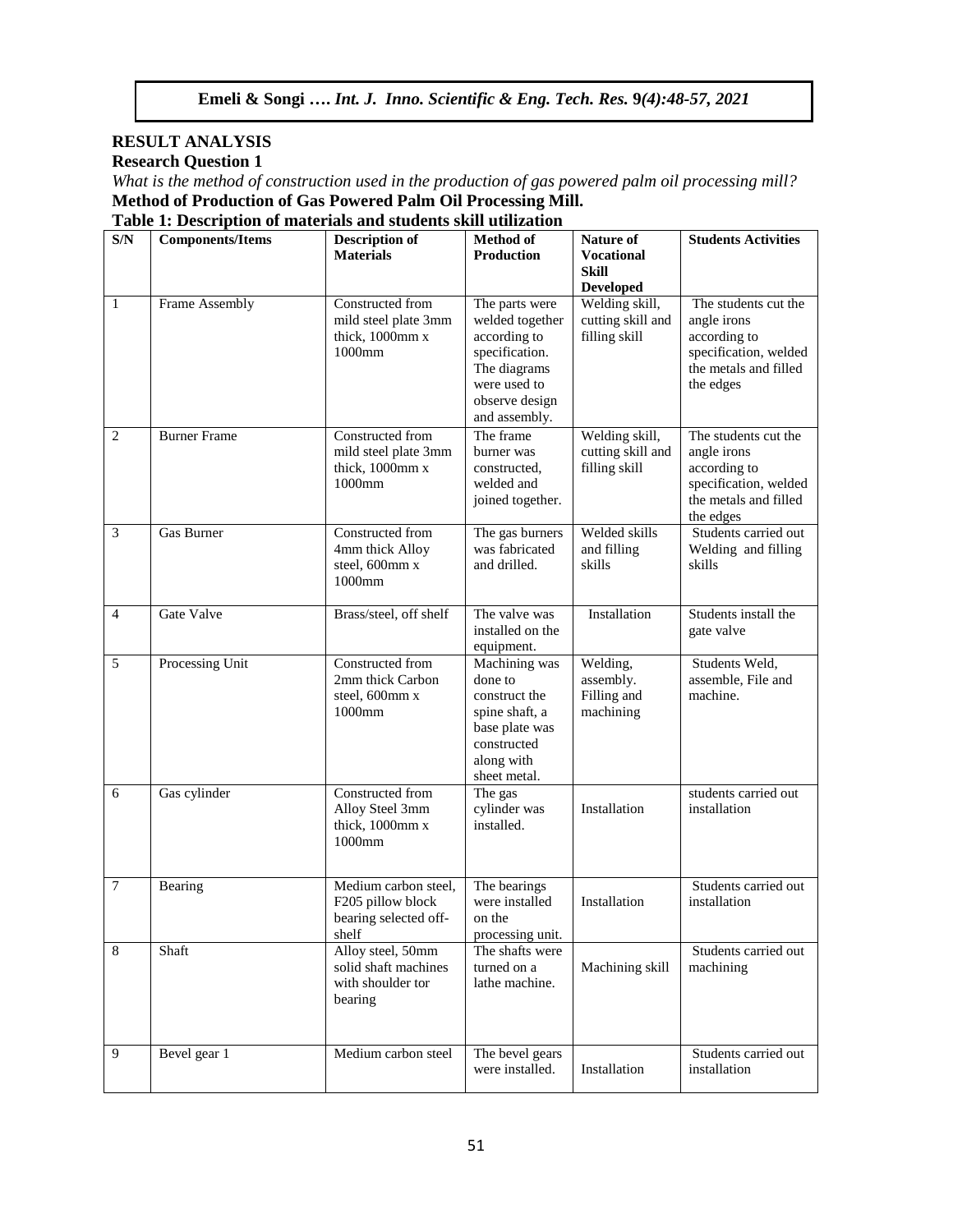| $\overline{10}$ | Bevel gear 2             | Medium carbon steel                                                                                    | The bevel gears<br>were installed                                                | Installation                                      | Students carried out<br>installation            |
|-----------------|--------------------------|--------------------------------------------------------------------------------------------------------|----------------------------------------------------------------------------------|---------------------------------------------------|-------------------------------------------------|
| 11              | 1.5HP AC Motor           | Electrical component                                                                                   | The Electrical<br>component<br>were installed                                    | Installation                                      | Students carried out<br>installation            |
| $\overline{12}$ | AISC-LI.5*1.5*1/4-12.876 | Angle steel                                                                                            | The angle iron<br>were installed.                                                | Installation                                      | Students carried out<br>installation            |
| $\overline{13}$ | AISC-LI.5*1.5*1/4-12.126 | Angle steel                                                                                            | The angle iron<br>were installed.                                                | Installation                                      | Students carried out<br>installation            |
| 14              | AISC-LI.5*1.5*1/4-65.306 | Angle steel                                                                                            | The angle iron<br>were installed.                                                | Installation                                      | Students carried out<br>installation            |
| 15              | AISC-LI.5*1.5*1/4-25.909 | Angle steel                                                                                            | The angle irons<br>were installed.                                               | Installation                                      | Students carried out<br>installation            |
| 16              | AISC-LI.5*1.5*1/4-64.556 | Angle steel                                                                                            | The angle irons<br>were installed.                                               | Installation                                      | Students carried out<br>installation            |
| $\overline{17}$ | AISC-LI.5*1.5*1/4-65.559 | Angle steel                                                                                            | The angle irons<br>were installed.                                               | Installation                                      | Students carried out<br>installation            |
| 18              | AISC-LI.5*1.5*1/4-25.925 | Angle steel                                                                                            | The angle irons<br>were installed.                                               | Installation                                      | Students carried out<br>installation            |
| 19              | T-joint                  | <b>Hydraulic Hose</b>                                                                                  | The Hydraulic<br>Hose were<br>installed                                          | Installation                                      | Students carried out<br>installation            |
| 20              | Runs <sub>02</sub>       | <b>Hydraulic Hose</b>                                                                                  | The Hydraulic<br>Hose were<br>installed                                          | Installation                                      | Students carried out<br>installation            |
| $\overline{21}$ | Runs <sub>03</sub>       | <b>Hydraulic Hose</b>                                                                                  | The Hydraulic<br>Hose were<br>installed                                          | Installation                                      | Students carried out<br>installation            |
| 22              | Runs <sub>04</sub>       | Hydraulic Hose                                                                                         | The Hydraulic<br>Hose were<br>installed                                          | Installation                                      | Students carried out<br>installation            |
| 23              | Runs <sub>05</sub>       | <b>Hydraulic Hose</b>                                                                                  | The Hydraulic<br>Hose were<br>installed                                          | Installation                                      | Students carried out<br>installation            |
| 24              | Runs <sub>06</sub>       | Hydraulic Hose                                                                                         | The Hydraulic<br>Hose were<br>installed                                          | Installation                                      | Students carried out<br>installation            |
| 25              | Runs 07                  | Hydraulic Hose                                                                                         | The Hydraulic<br>Hose were<br>installed                                          | Installation                                      | Students carried out<br>installation            |
| 26              | Cover                    | Constructed from<br>3mm Mild steel<br>plate, 1000mm x<br>1000mm                                        | The cover was<br>welded and<br>filled before<br>fitting on the<br>boiling region | Welded skills<br>and filling<br>skills            | Students Weld,<br>assemble, File and<br>machine |
| 27              | Hooper                   | 200mm diameter<br>cylindrical hopper<br>made from, mild<br>steel plate 3mm<br>thick, 1000mm<br>x1000mm | The Hooper<br>was welded and<br>filled.                                          | Welded skills<br>and filling<br>skills            | Students Weld,<br>assemble, File and<br>machine |
| 28              | <b>Hydraulic Frame</b>   | Constructed from<br>mild steel plate 3mm<br>thick, 1000mm x<br>1000mm                                  | The hydraulic<br>frame was<br>welded, filled<br>and machined.                    | Welding,<br>assembly.<br>Filling and<br>machining | Students Weld,<br>assemble, File and<br>machine |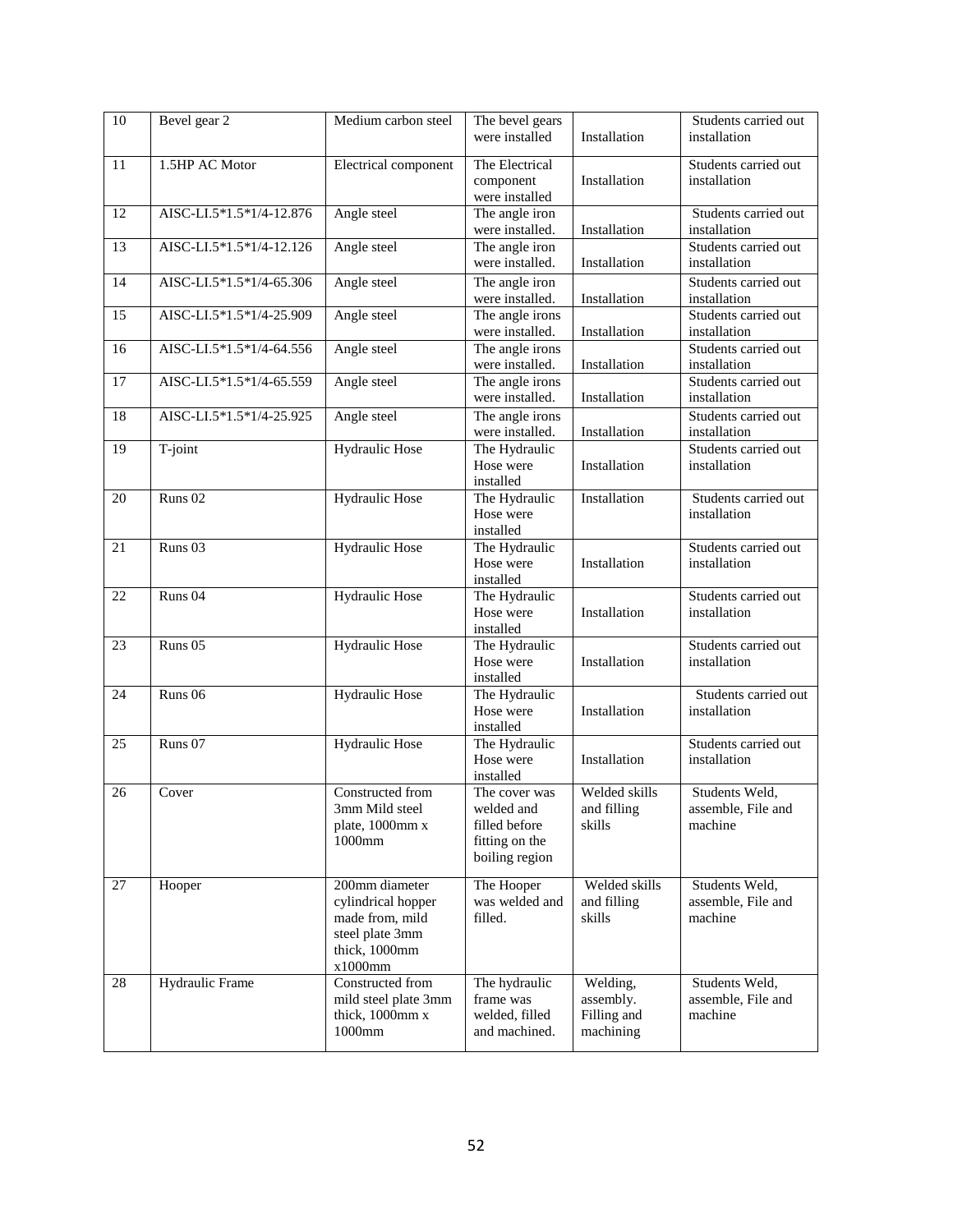| 29 | <b>Extraction Unit</b>  | Constructed from<br>mild steel plate 3mm<br>thick, 1000mm x<br>1000mm            | The extraction<br>unit was<br>constructed<br>through<br>welding and<br>filling. | Welded skills<br>and filling<br>skills            | Students carried out<br>Welding and filling<br>skills |
|----|-------------------------|----------------------------------------------------------------------------------|---------------------------------------------------------------------------------|---------------------------------------------------|-------------------------------------------------------|
| 30 | Hydraulic Cylinder      | Aluminum                                                                         | The cylinder<br>was machined<br>and installed.                                  | machining                                         | Students Weld,<br>assemble, File and<br>machine       |
| 31 | Piston                  | Aluminum                                                                         | The piston was<br>machined and<br>installed                                     | machining                                         | Students Weld,<br>assemble, File and<br>machine       |
| 32 | <b>Press Plate</b>      | Constructed from<br>mild steel plate 3mm<br>thick, 1000mm x<br>1000mm            | The Press plate<br>was machined<br>and installed                                | machining                                         | Students Weld,<br>assemble, File and<br>machine       |
| 33 | Manual Press System     | Alloy Steel Coated                                                               | The manual<br>Press system<br>was machined<br>and installed                     | machining                                         | Students Weld,<br>assemble, File and<br>machine       |
| 34 | <b>Collection Unit</b>  | Constructed from<br>mild steel plate 3mm<br>thick, 1000mm x<br>1000mm            | The collection<br>unit was<br>welded and<br>filled.                             | Welded<br>skills and<br>filling skills            | Students carried out<br>Welding and filling<br>skills |
| 35 | Metallic Stand          | Constructed from<br>rectangular steel pipe                                       | The metallic<br>stand was<br>welded and<br>filled.                              | Welded<br>skills and<br>filling skills            | Students carried out<br>Welding and filling<br>skills |
| 36 | <b>Metallic Foot</b>    | Constructed from<br>rectangular steel pipe                                       | The metallic<br>foot was<br>welded and<br>filled.                               | Welded<br>skills and<br>filling skills            | Students carried out<br>Welding and filling<br>skills |
| 37 | Opening                 | Constructed from<br>mild steel plate 3mm<br>thick, 1000mm x<br>$1000\mathrm{mm}$ | The opening<br>was welded and<br>filled.                                        | Welded<br>skills and<br>filling skills            | Students carried out<br>Welding and filling<br>skills |
| 38 | Grating                 | Steel                                                                            | The grating was<br>welded, filled<br>and assembled                              | Welding,<br>assembly.<br>Filling and<br>machining | Students Weld,<br>assemble, File and<br>machine       |
| 39 | <b>Hydraulic Handle</b> | Steel                                                                            | The hydraulic<br>handle was<br>installed.                                       | Assembly skill                                    | Students Weld,<br>assemble, File and<br>machine       |
| 41 | Extension               | Steel                                                                            | The extension<br>was Welded.                                                    | Welding skills<br>and filling<br>skills           | Students carried out<br>Welding and filling<br>skills |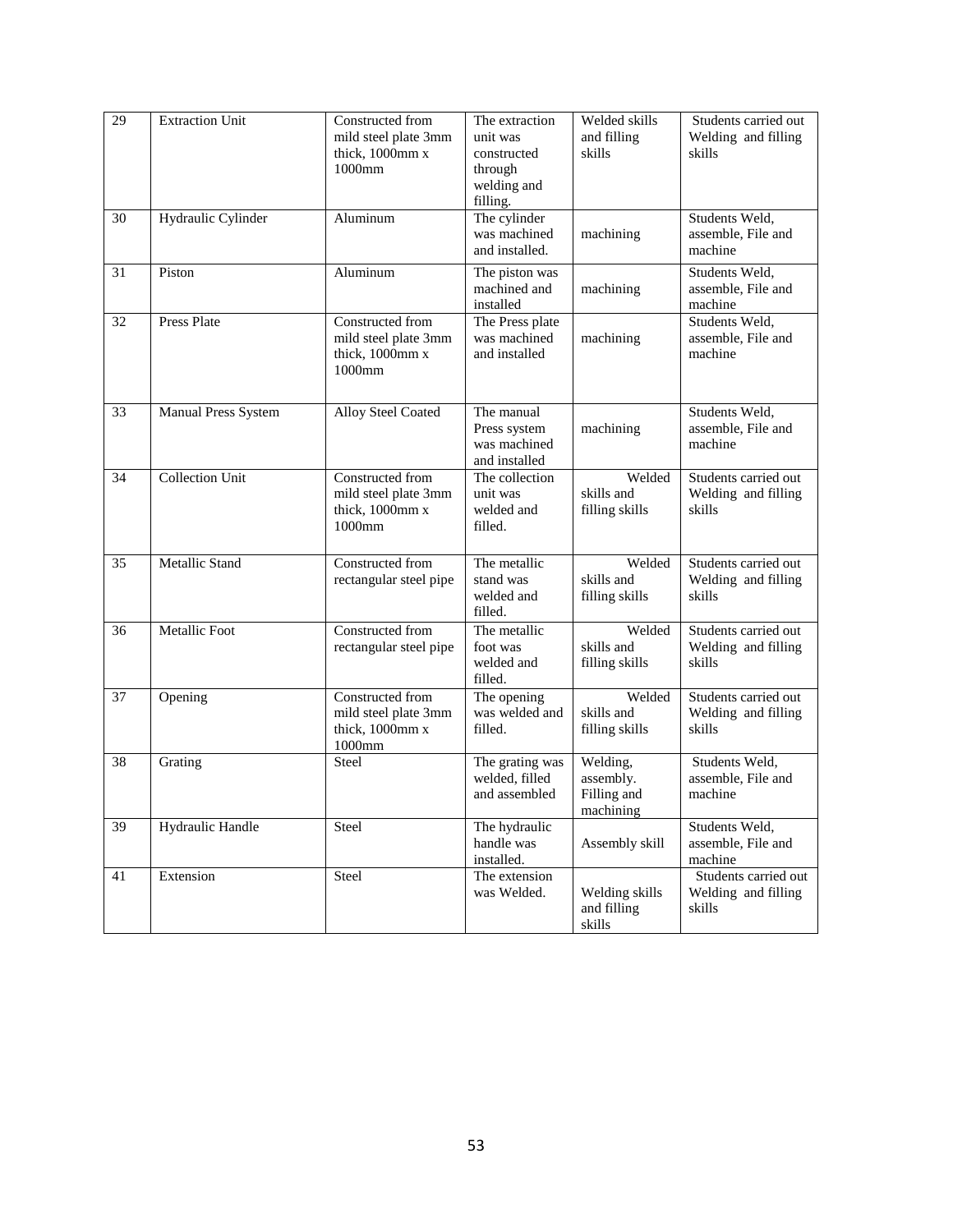### **Method of Fabrication**

### *Stage 1*

# *Framing and Setting*

- 1. The angle irons were used in framing the structure of the gas powered palm oil processing mill.
- 2. The angle iron were cut into different section that were welded together to achieve the shape of the processing mill.
- 3. Spaces were created to accommodate different units of the palm oil processing unit.

# *Stage 2*

# *Fabrication of Boiling Unit*

- 1. The stainless sheet metal was folded to the required circumference and welded firmly to avoid leakage.
- 2. The welded joint on the lid and the boiling pot were filed neatly and covered with fillers to avoid leakage when in use.

# *Stage 3*

# *Fabrication of Separation and Spinning Unit*

- 1. This unit separates the shaft on the kernel from the shell.
- 2. The rods consisting of shaft angle was created and positioned on  $120^{\circ}$ .
- 3. The base plate was folded and welded firmly to avoid leakage on the base plate.
- 4. Welded spots were filed with filling machine.

# *Stage 4*

# *Fabrication of compression unit*

- 1. In this unit the palm kernel and the shaft is compressed to extract the oil from the base plate.
- 2. An hydraulic compression unit is created and designed with machine tools.
- 3. This part in this unit requires a lot of machine skills in drilling and creation of holes to allow palm oil to flow to the boiling base plate.

# *Stage 5*

# *Fabrication of base plate*

- 1. The base plate consists of an open surface made up of steel plate.
- 2. The steel plate is folded and welded to achieve a pot stand.
- 3. The base plate has a construction consisting of regulatory valve to allow inflow of compressed palm oil and outflow processed palm oil.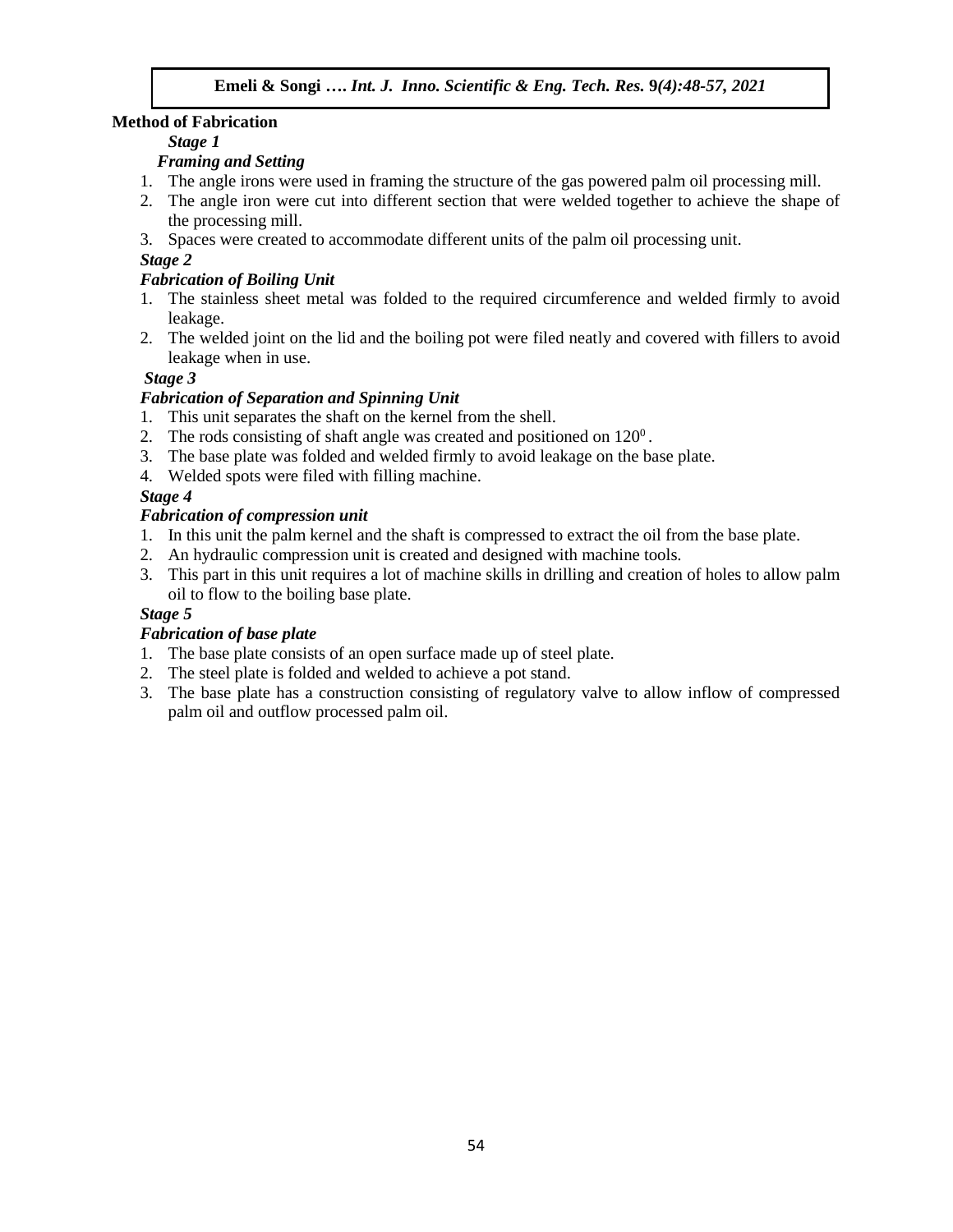

**Figure 1: Image of gas powered palm oil processing mill.**

# **Research Question 2**

*What is the extent of utilization of vocational skills by students in the production of gas powered palm oil processing mill?*

**Table 2:** Utilization of Vocational Skills by Students in the Production of Gas Powered Palm oil Processing Mill

| S/NO<br><b>ITEMS</b>                      | VHE | HE LE |                          |     | <b>VLE MEAN STD</b> | <b>DECISION</b> |
|-------------------------------------------|-----|-------|--------------------------|-----|---------------------|-----------------|
|                                           | 4   |       |                          |     |                     |                 |
| 1. Students utilization of welding skill  |     |       | $\overline{\phantom{a}}$ | 3.6 | 1.04                | Accept          |
| 2. Students utilization of assembly skill | 8   |       | $\overline{\phantom{a}}$ | 3.7 | 1.10                | Accept          |
| 3. Student utilization of filling skill   | 6   |       |                          | 3.3 | 0.91                | Accept          |
| 4 Student utilization of Machining skill  |     |       |                          | 3.4 | 0.96                | Accept          |
| 5 Students utilization of drilling skill  | 6   |       |                          | 3.3 | 0.91                | Accept          |
| 6 Student utilization of cutting skill    |     |       |                          | 3.0 | 0.82                | Accept          |
| Grand Mean                                |     |       |                          | 3.4 | 0.96                |                 |

Findings obtained from table 2 revealed that item 1, 2, 3, 4, 5 and 6 were all accepted to the various questions. This implies that students utilizes welding, assembly, filling, machining, drilling and cutting skills in the production of gas Powered Palm oil Processing Mill.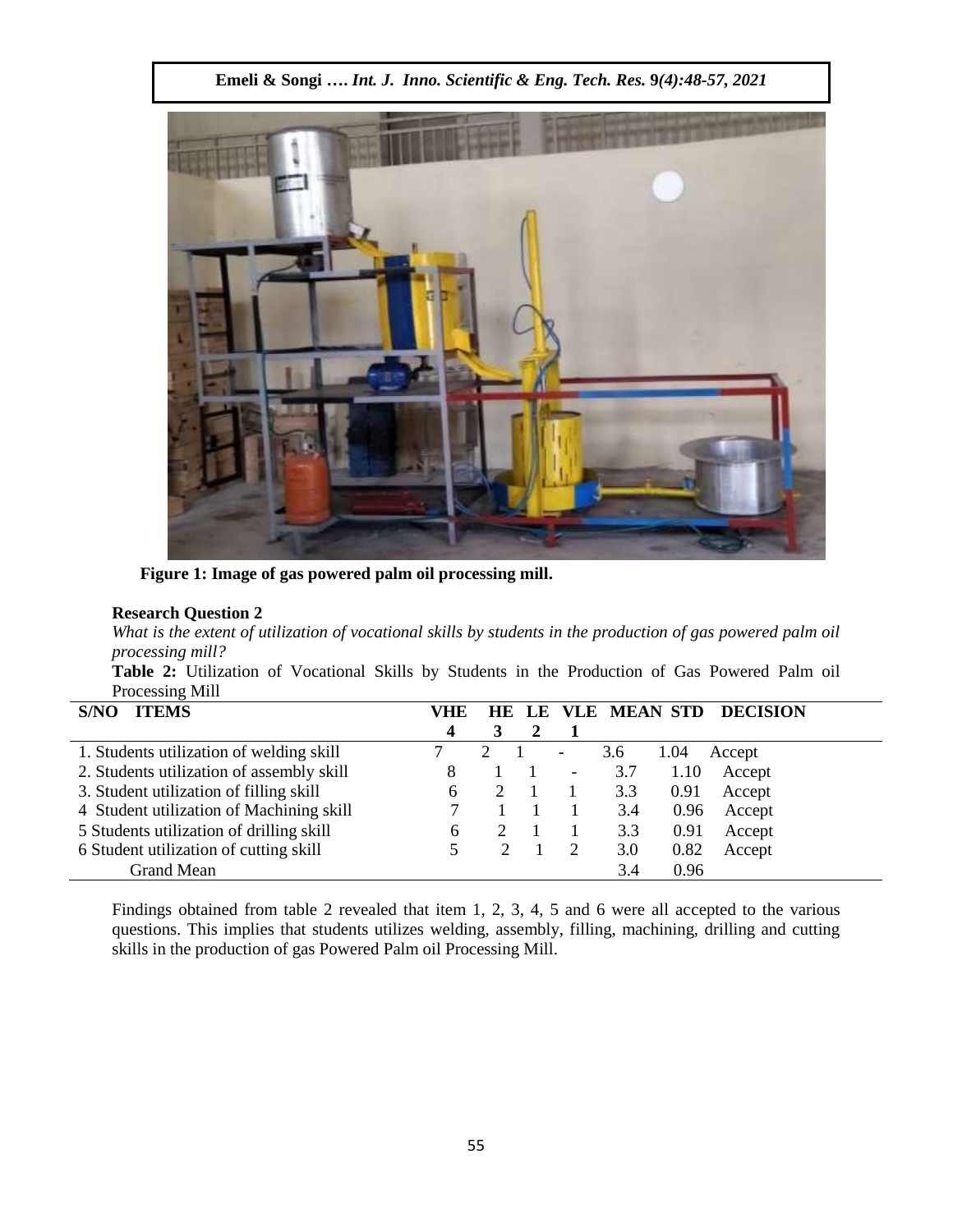### **Research Question 3**

What is the extent of adaptation of vocational skills by students in the production of gas powered palm oil *processing mill?*

**Table 3:** Adaptation of Vocational Skills by Students in the Production of Gas Powered Palm Oil Processing Mill

| S/NO<br><b>ITEMS</b>                     | VHE      |   | HE LE         |                          | VLE | <b>MEAN STD</b> | <b>DECISION</b> |
|------------------------------------------|----------|---|---------------|--------------------------|-----|-----------------|-----------------|
|                                          |          |   | 3             |                          |     |                 |                 |
| 7. Students adaptation of welding skill  | 6        |   |               |                          | 3.3 | 0.91            | Accept          |
| 8. Students adaptation of assembly skill |          |   | $\mathcal{D}$ | -                        | 3.5 | 1.00            | Accept          |
| 9. Student adaptation of filling skill   |          |   |               |                          | 3.1 | 0.85            | Accept          |
| 10 Student adaptation of Machining skill | $\sigma$ |   |               |                          | 3.3 | 0.91            | Accept          |
| 11 Students adaptation of drilling skill |          |   |               | $\overline{\phantom{0}}$ | 3.6 | 1.04            | Accept          |
| 12 Student adaptation of cutting skill   |          | 4 |               |                          | 3.1 | 0.85            | Accept          |
| <b>Grand Mean</b>                        |          |   |               |                          | 3.3 | 0.93            |                 |

Findings obtained from table 3 revealed that item 7, 8, 9, 11 and 12 were all accepted to the various questions. This implies that students adaptation of welding, assembly, filling, machining, drilling and cutting skills in the production of gas Powered Palm oil Processing Mill.

### **Hypothesis 1**

There is no significant difference between students' skill utilization and adaptation when production of gas powered palm oil processing mill.

Table 4: T-test analysis of difference between students' skill utilization and adaptation when production of gas powered palm oil processing mill

|  | S/NO ITEMS                                                              |  |  | N Df MEAN STD T-CAL T-TAB DECISION |  |
|--|-------------------------------------------------------------------------|--|--|------------------------------------|--|
|  | 1. students' skill utilization 10 19 3.4 0.96 0.26 1.729 No significant |  |  |                                    |  |
|  | 2. students' skill adaptation 10 3.3 0.93                               |  |  |                                    |  |
|  |                                                                         |  |  |                                    |  |

Findings from table 4 revealed that t-calculated value of 0.26 is less than t-tabulated value of 1.729 at 0.05 level of significance. This implies that the null hypothesis was accepted. This means that there is no significant difference between students' skill utilization and adaptation when production of gas powered palm oil processing mill.

### **Summary of findings**

The findings obtained from the study can be summarized as follows:

- 1. Findings obtained from table 2 revealed that item 1, 2, 3, 4, 5 and 6 were all accepted to the various questions. This implies that students utilizes welding, assembly, filling, machining, drilling and cutting skills in the production of gas Powered Palm oil Processing Mill.
- 2. Findings obtained from table 3 revealed that item 7, 8, 9, 11 and 12 were all accepted to the various questions. This implies that students adaptation of welding, assembly, filling, machining, drilling and cutting skills in the production of gas Powered Palm oil Processing Mill.
- 3. Findings from table 4 revealed that t-calculated value of 0.26 is less than t-tabulated value of 1.729 at 0.05 level of significance. This implies that the null hypothesis was accepted. This means that there is no significant difference between students' skill utilization and adaptation when production of gas powered palm oil processing mill.

### **DISCUSSION OF FINDINGS**

### **Utilization of Vocational Skills**

Vocational skills are essential for students' development in technical fields. The study showed that students utilizes and adapted welding, assembly, filling, machining, drilling and cutting skills in the